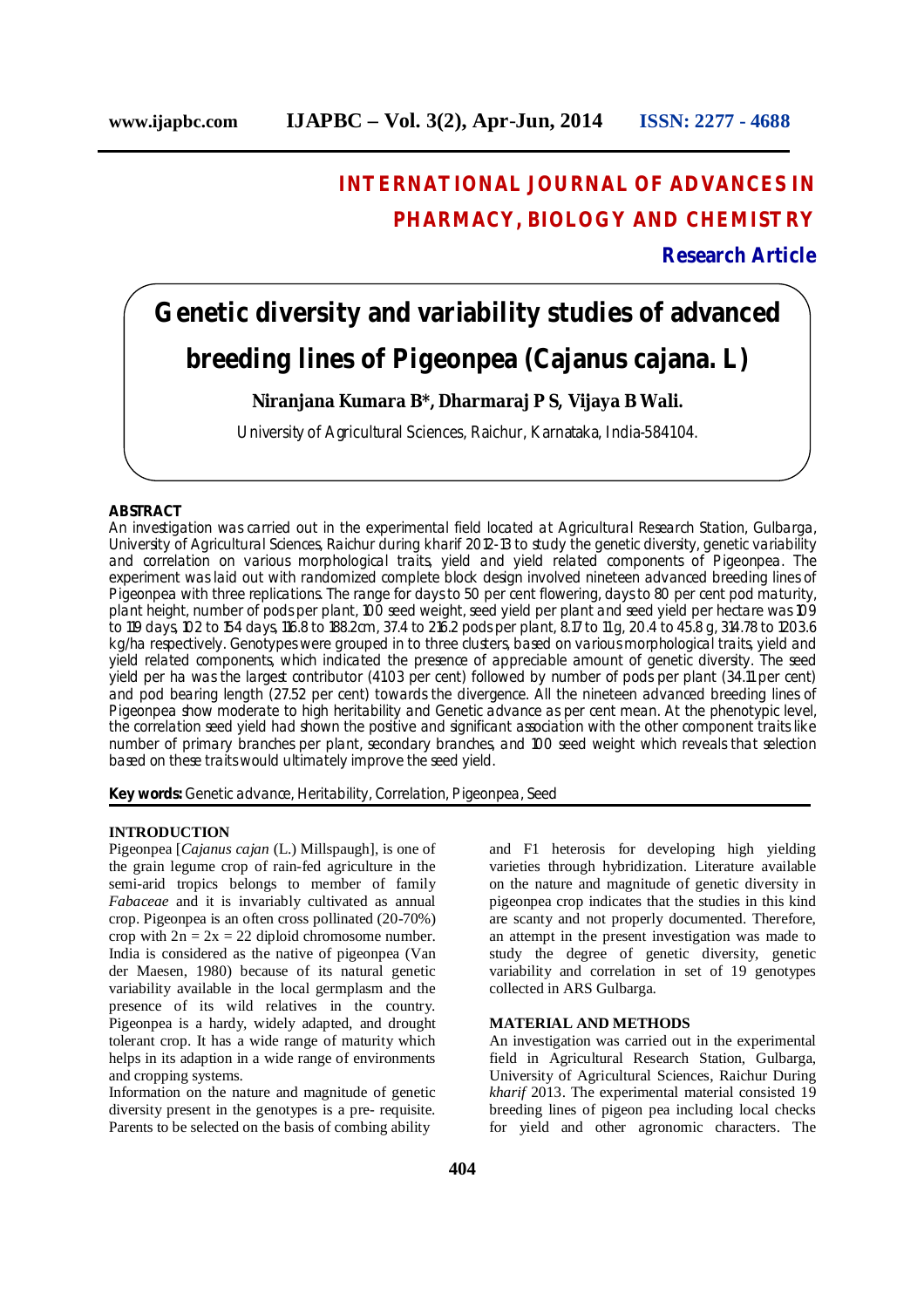genotypes are GRG-811, GPHR-08-11, GRG-2009, GRG-2010, GRG-2012, GRG-818, GRG-822, IPPF-C43, JKM-197, TARA, VIPUL, PKV-TARA, BSMR-853, GRG-109, GRG-107, GRG-825, MARUTI (Local Check), ASHA (LC), TS-3R (LC). Total rainfall at the site between the months of June to December was 450mm in the year 2013.The soil type is Medium black. The latitude, longitude and mean sea level is 17° 19' N, 76° 54' E, 459 m respectively. This location is situated under North eastern dry zone of Karnataka. The experiment was laid with 6 rows of each genotypes having 5 metres of row length was maintained. The spacing adapted was 90 centimetres between rows to rows and 30 centimetres between plants to plants. Recommended package of practices were followed to attain a good crop stand. Five competitive plants were randomly selected for recording observations on each genotype. The following data were collected Days to 50% flowering, Days to 80% pod maturity, Plant height (cm), Number of primary branches per plant, Number of secondary branches per plant, Pod bearing length (cm), Number of pods per plant, Number of seeds per pod, Hundred seed weight (g), Seed yield per plant  $(g)$  and Seed yield per hectare  $(kg \text{ ha}^{-1})$ . All data collected were analyzed using IDOSTAT software version 9.1. Following Standard Analysis of Variance procedure, whenever difference between treatment means were significant, means were separated by F-LSDat  $P = 0.05$ . Those principal components with eigenvalues > 1.0 were selected. Correlation values between the original characters and the respective principal components were obtained by multiplying the square root of the eigen value for each component by the eigen vector of each of the characters evaluated. To select the relevant characters, those correlation values  $= 0.6$  were considered as relevant for that principal component 4. The data were also subjected to K-means non-hierarchical clustering analysis. Phenotypic coefficient of variation (PCV), broad sense heritability and genotypic coefficient of variation (GCV) were computed following the procedures of Burton and De Vane, Expected genetic advance from selection was established using the formula by Allard, at 5% selection intensity. Phenotypic linear correlation coefficient was calculated for all possible comparisons using the formula suggested by Al-Jibouri *et al.* The data was analysed by using the SPSS software for correlation studies.

# **RESULTS AND DISCUSSION**

The average performances of the nineteen pigeon pea genotypes are shown in the Table 1. The characters of genotypes varied significantly for all the traits

studied. Days to 50% flowering, Days to 80% pod maturity varied between 109-119 and 102-154 days respectively. Also, plant height primary, secondary branches are varied from 116.8-188.2 cm, 7-28 and 6-18 respectively. Moderately variation was observed with respect to 100 seed weight and seed yield per plant and number of seeds per pod varied from 8.8- 12.1 and 3.8-4.0 respectively. The greatest variation observed with respect to seed yield per hectare, number of pods per plant and pod bearing length varied from 1469-2095.3 kg ha<sup>-1</sup> 37.4-216.2 and 7.6-44.6 respectively.

The genetic, phenotypic and heritability variances are shown in table 2. Generally the phenotypic variance was higher than genotypic variance. Considerable Genetic variability was observed among the advanced genotypes, Pod bearing length, Days to 50 per cent flowering, Days to 80 per cent pod maturity, Yield per plant (g) and Yield kilogram per hectare were recorded high heritability (above 65.00%) and remaining traits show moderate heritability. Genetic advance as percent mean was high in Pod bearing length, Number of pods per plant, Yield per plant (g) and Yield kilogram per hectare and remaining traits show Low to Moderate Genetic advance as percent mean.

The phenotypic correlations between all the pairs of characters studied are presented in Table 3. The correlation coefficients for some of the characters revealed the presence of strong positive association between dry grain yield (kg  $ha^{-1}$ ); Dry grain yield showed significant positive association with number of pods per plant, number of primary branches and pod bearing length.

Also, dry grain yield positively correlated with number of secondary branches and number of seeds per pod. The results also revealed that negative correlation with the days to 50 per cent flowering and day's maturity.

The variation observed from the traits studied showed adequate variability in the germplasm. The greatest variation was observed in number of pods per plant phenotypic coefficient of variability and genotypic coefficient of variability. The minimum pods per plant were 37.4 with the maximum value of 216.2 pods per plant. Seeds per pod and dry grain yield also varied significantly among the genotypes. Since knowledge of the existing genetic variation of the various yield contributing characters are essential for developing high yielding genotypes<sup>1</sup>, the observed variation in this work will enhance the genetic improvement of the crop for any of the characters evaluated. The high value of genotypic and phenotypic variation suggest that there is good scope for yield improvement through selection for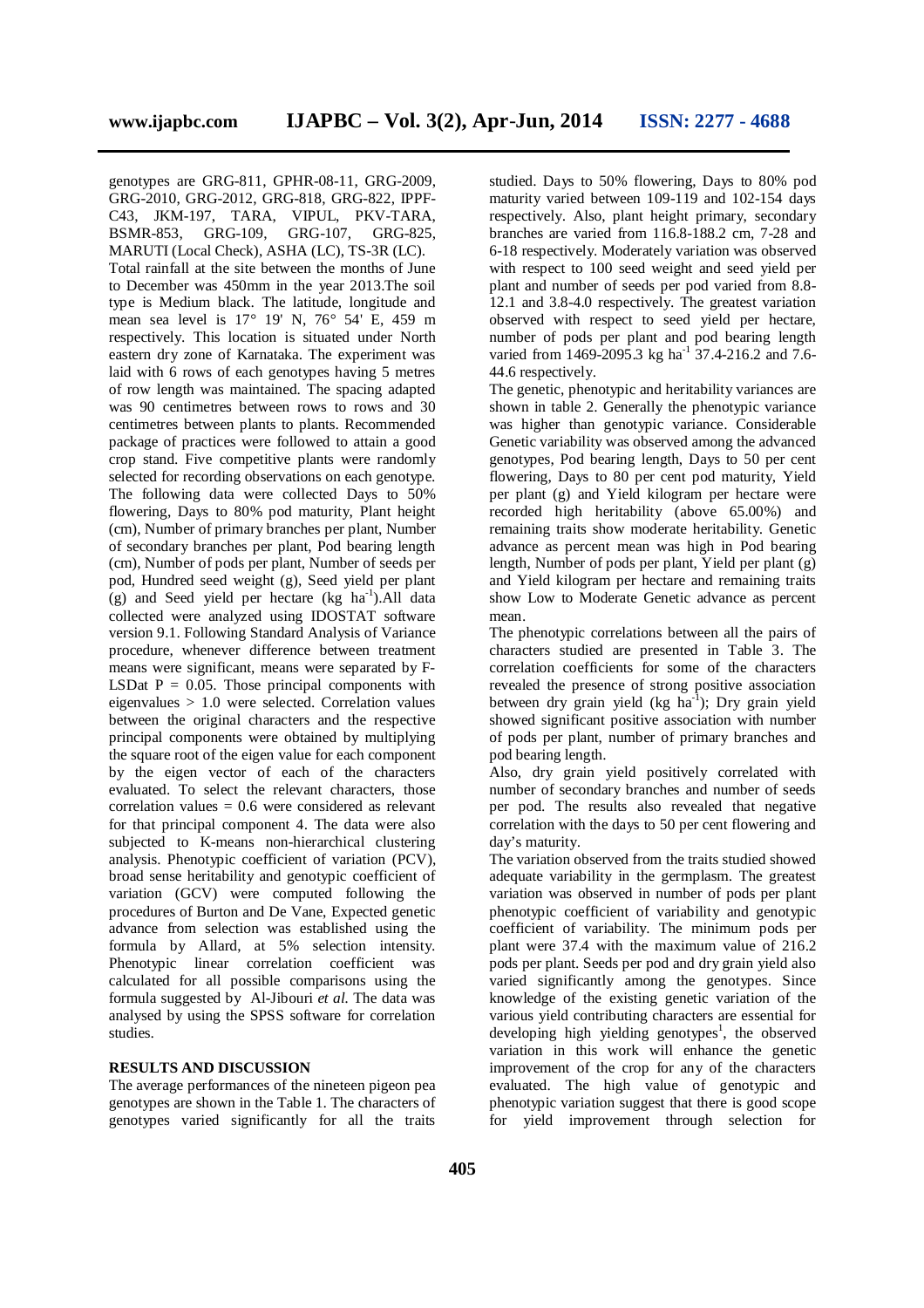pods/plant, seeds/pod and yield/plant. These findings are in agreement with other reports<sup>2</sup>.

Generally the phenotypic variance was higher than genotypic variance. The environmental variance was, however, low. This indicates that environmental influences were low compared to genetic factors in the variability observed indicating that the traits have broad genetic base hence improvement can be achieved through selection. The phenotypic coefficient of variability and genotypic coefficient of variability were relatively high Genetic variability was observed among the advanced genotypes, Pod bearing length, Days to 50 per cent flowering, Days to 80 per cent pod maturity, Yield per plant (g) and Yield kilogram per hectare and remaining traits show moderate heritability. High heritability coupled with high genetic advance indicates the predominance of additive gene effect $3,4$ .

The above discussion clearly shows wide variation from one cluster to another in respect of cluster means for eleven characters, which indicated that genotypes having distinctly different mean performance for various characters were separated into different clusters. The crossing between the entries belonging to cluster pairs having large intercluster distance and possessing high cluster means for one or other characters to be improved may be recommended for isolating desirable recombinants in the segregating generations in Pigeonpea<sup>5</sup>.

The correlation coefficients for some of the characters revealed the presence of strong positive association between dry grain yield; Dry grain yield showed significant positive association with number of primary branches. Also, dry grain yield had positive correlation with number of pods per plant and plant height. Significant positive correlation between number of pods per plant and yield<sup>6</sup>. The highest and positive direct influence of pods/plant on yield indicated that it is an important yield component. These results are also corroborated with the pods/plant was an important trait in yield component in pigeon pea.

Significant and positive phenotypic association between grain yield and other yield variables are quite desirable in plant breeding, because it facilitates the selection process. The results also revealed the presence of significant negative relationship between dry grain yield and days to 50% flowering and days to maturity. Praveen Pandey et al., reported significant negative correlation of days to 50% with yield in green gram<sup>8</sup>. Days to maturity had significant negative correlation with pod length, dry pod weight and significant positive correlation with number of branches.

### **Cluster analysis**

A dendrogram was obtained by INDOSTAT using a total of 11 qualitative traits. Nineteen genotypes irrespective of their source were grouped in a single large cluster (fig.1). 'GRG-2012' was the most diverse genotype among the tested genotypes; further other genotypes also were genetically diverse for the component traits and could be useful genetic resources. Genetic drift and selection in different environments have caused genetic diversity than the geographical distance as suggested by earlier studies in cluster bean (9, 10).

#### **CONCLUSION**

This investigation suggested hybridization programme between the genotypes of distinct group to obtain superior genotypes from the segregating generation to overcome the yield constraints in *kharif*  Pigeonpea. The variability among the genotypes also will help to select the parents for hybridization. The selection combined yield related traits will reduce the more breeding work therefore suggested that yield correlated traits selection with respective genotypes.

#### **ACKNOWLEDGEMENT**

The first author is acknowledged to Department of Science and technology, New Delhi for providing financial support for education and research through INSPIRE programme.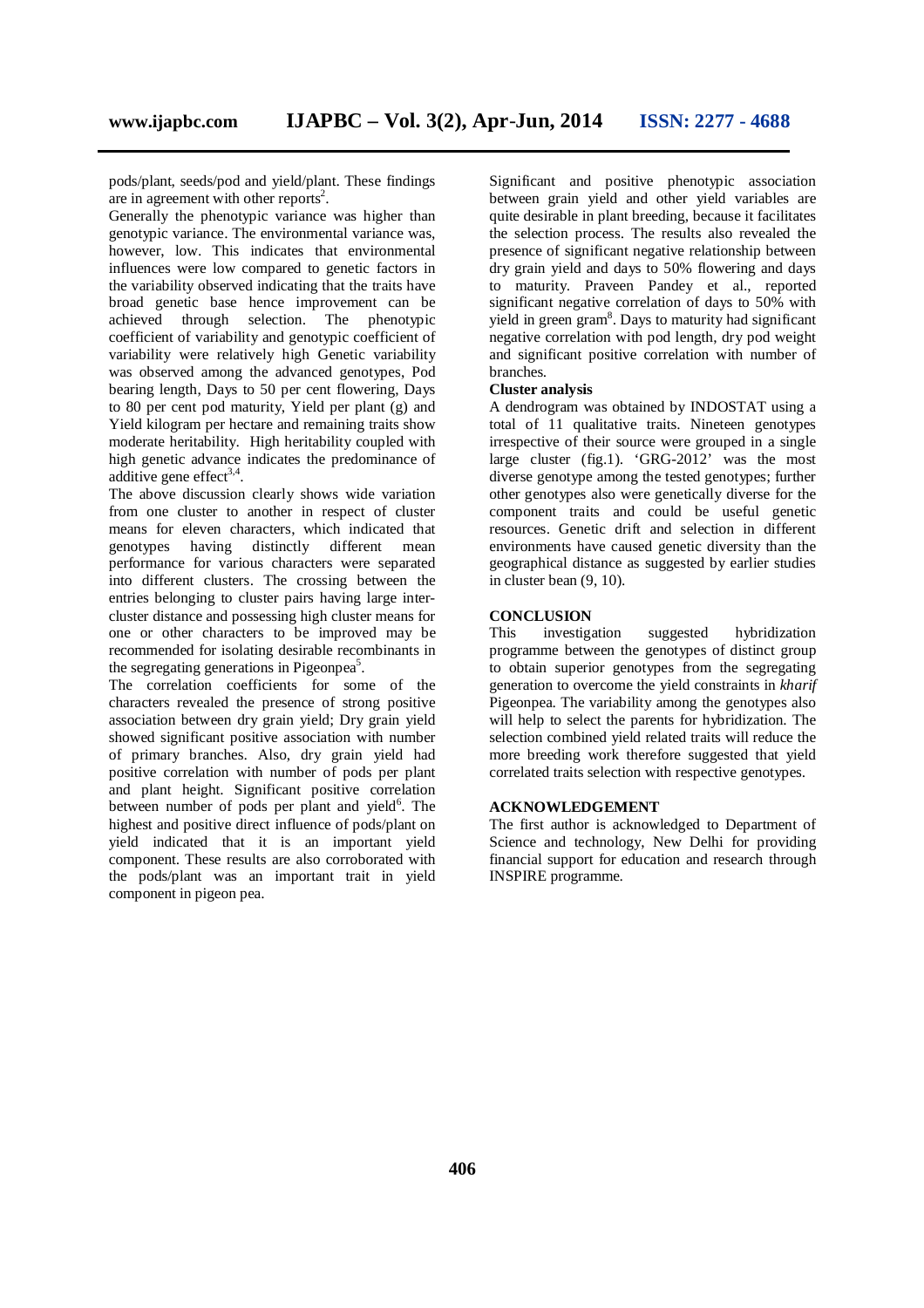**Table: 1 Mean, Range, Minimum, Maximum, Standard deviation (SD)**

| and Coefficient of variability (C V $\%$ ) of characters studied in Pigeonpea. |        |                                  |        |        |           |         |  |  |  |
|--------------------------------------------------------------------------------|--------|----------------------------------|--------|--------|-----------|---------|--|--|--|
| <b>Characters</b>                                                              | Mean   | <b>Minimum</b><br><b>Maximum</b> |        | Range  | <b>SD</b> | $C V$ % |  |  |  |
| Days to 50 per cent flowering                                                  | 111.44 | 109                              | 119    | 17     | 4.70      | 0.72    |  |  |  |
| Days to 80 per cent maturity                                                   | 130.13 | 102                              | 154    | 52     | 19.70     | 0.68    |  |  |  |
| Plant height (cm)                                                              | 164.61 | 116.8                            | 188.2  | 72.1   | 15.24     | 7.05    |  |  |  |
| Primary branches plant <sup>-1</sup>                                           | 14.23  | 7                                | 28     | 21     | 3.83      | 20.25   |  |  |  |
| Secondary branches plant <sup>1</sup>                                          | 1.60   | 6                                | 18     | 12     | 2.33      | 14.24   |  |  |  |
| Pod bearing length (cm)                                                        | 17.86  | 7.60                             | 44.60  | 37     | 7.92      | 18.66   |  |  |  |
| Pods plant <sup>-1</sup>                                                       | 117.80 | 37.4                             | 216.2  | 178.8  | 35.56     | 20.91   |  |  |  |
| Grains $pod^{-1}$                                                              | 3.96   | 3.8                              | 4      | 0.2    | 0.069     | 1.57    |  |  |  |
| $100$ seeds weight $(g)$                                                       | 9.64   | 8.17                             | 11     | 2.83   | 0.80      | 12.26   |  |  |  |
| Seed yield per plant (g)                                                       | 33.96  | 20.4                             | 45.8   | 25.4   | 6.70      | 8.26    |  |  |  |
| Yield $(kgha^{-1})$                                                            | 727.35 | 314.78                           | 1203.6 | 888.80 | 234.66    | 7.8     |  |  |  |

# **Table 2: Genetic parameters for pigeon pea at Agricultural research station (Gulbarga)**

|                               |            |           |           |                     |             | <b>NSP</b> |       | D      | 100S                    | <b>YLDP</b> |              |
|-------------------------------|------------|-----------|-----------|---------------------|-------------|------------|-------|--------|-------------------------|-------------|--------------|
|                               | <b>PHT</b> | <b>PB</b> | <b>SB</b> | PBL                 | <b>NPPP</b> | P          | DFF   | 80%M   | W                       | P           | <b>KG/HA</b> |
|                               |            |           |           | 52.4                |             |            |       |        |                         |             | 52349.8      |
| Vg                            | 58.82      | 6.91      | 2.30      | 3                   | 615.22      | 0.00       | 22.17 | 401.54 | 0.40                    | 41.14       | 3            |
|                               | 106.4      | 15.2      |           | 63.5                | 1222.1      |            |       |        |                         |             | 55643.9      |
| Vp                            |            |           | 5.03      | 4                   | $\Omega$    | 0.01       | 22.82 | 402.32 | 1.80                    | 49.02       |              |
|                               |            | 18.4      | 13.0      | 40.5                |             |            |       |        |                         |             |              |
| <b>GCV</b>                    | 4.96       |           | 7         | 3                   | 21.06       | 0.86       | 4.23  | 15.40  | 6.58                    | 18.88       | 31.46        |
|                               |            | 27.4      | 19.3      | 44.6                |             |            |       |        |                         |             |              |
| <b>PCV</b>                    | 6.67       |           | 3         | 2                   | 29.68       | 1.79       | 4.29  | 15.41  | 13.92                   | 20.61       | 32.43        |
| h <sup>2</sup> (Broad Sense)  | 0.55       | 0.45      | 0.46      | 0.83                | 0.50        | 0.23       | 0.97  | 1.00   | 0.22                    | 0.84        | 0.94         |
|                               |            |           |           | 13.5                |             |            |       |        |                         |             |              |
| <b>Genetic Advancement 5%</b> | 11.74      | 3.65      | 2.11      | 5                   | 36.25       | 0.03       | 9.56  | 41.24  | 0.62                    | 12.11       | 457.17       |
| Gen.Adv as % of Mean          |            | 25.6      | 18.2      | 75.8                |             |            |       |        |                         |             |              |
| 5%                            | 7.60       | 3         |           | 3                   | 30.77       | 0.86       | 8.58  | 31.69  | 6.41                    | 35.64       | 62.85        |
|                               | 154.6      | 14.2      | 11.6      | 17.8                |             |            | 111.4 |        |                         |             |              |
| <b>General Mean</b>           |            | 3         | $\Omega$  | 7                   | 117.81      | 3.96       | 5     | 130.13 | 9.65                    | 33.97       | 727.35       |
| $PHT$ (cm) : Plant height.    |            | <b>PB</b> |           | : Primary branches. |             |            |       |        | SB: Secondary branches. |             |              |

PHT (cm) : Plant height,

PHT (em) : Primary branches, PHT (cm) in SB: Secondary branches, SB: Secondary branches, SB: Secondary branches, SB: Secondary branches, SB: Secondary branches, SB: Secondary branches, SB: Secondary branches, SB: Secondary PBL (cm) : Pod bearing length,<br>
PBL (cm) : Pod bearing length,<br>
NPPP : Number of pods per plant,<br>
NSPP: Number of seeds per pod,<br>
DFF : Days to 50% flowering,<br>
D 80% M : Days to 80 per cent pod maturity,<br>
100 SW : 100 Seed

YPP: Yield per plant  $(g)$ ,

 $D 80% M : Days to 80 per cent pod maturity, YLD (kg ha<sup>-1</sup>)$ <br> $\cdot$  Yield kilogram per hec ) : Yield kilogram per hectare,

| Table: 3.Phenotypic correlation coefficients among 11 different quantitative traits in 19 genotypes of |  |
|--------------------------------------------------------------------------------------------------------|--|
| $r^2$                                                                                                  |  |

|                | pigeonpea (Cajanus cajan) |          |          |           |                |                      |           |                       |          |            |            |
|----------------|---------------------------|----------|----------|-----------|----------------|----------------------|-----------|-----------------------|----------|------------|------------|
|                | X1                        | X2       | X3       | <b>X4</b> | X <sub>5</sub> | X6                   | <b>X7</b> | <b>X8</b>             | X9       | <b>X10</b> | <b>X11</b> |
| <b>X1</b>      | 1.00                      | $-0.262$ | $-0.181$ | 0.044     | 0.157          | 0.119                | 0.038     | 0.376                 | 0.371    | 0.163      | 0.211      |
| <b>X2</b>      |                           | 1.00     | 0.221    | $-0.210$  | 0.030          | 0.000                | $-0.240$  | $-0.288$              | 0.041    | $-0.076$   | $-0.079$   |
| X3             |                           |          | 1.00     | 0.339     | 0.278          | 0.317                | 0.038     | $-0.423$              | $-0.176$ | 0.117      | 0.362      |
| <b>X4</b>      |                           |          |          | 1.00      | $0.541$ *      | $0.524$ <sup>*</sup> | $-0.371$  | $-0.598$ <sup>*</sup> | $-0.173$ | $-0.473$   | 0.354      |
| X <sub>5</sub> |                           |          |          |           | 1.00           | 0.029                | $-0.243$  | $-0.452$              | $-0.167$ | $-0.182$   | $0.826***$ |
| <b>X6</b>      |                           |          |          |           |                | 1.00                 | $-0.044$  | $-0.237$              | 0.249    | $-0.285$   | 0.086      |
| <b>X7</b>      |                           |          |          |           |                |                      | 1.00      | $0.554*$              | 0.240    | 0.314      | $-0.003$   |
| <b>X8</b>      |                           |          |          |           |                |                      |           | 1.00                  | 0.336    | 0.425      | $-0.236$   |
| X9             |                           |          |          |           |                |                      |           |                       | 1.00     | 0.065      | 0.018      |
| <b>X10</b>     |                           |          |          |           |                |                      |           |                       |          | 1.00       | 0.144      |
| <b>X11</b>     |                           |          |          |           |                |                      |           |                       |          |            | 1.00       |

\* - Significant at 5 per cent \*\* - Significant at 1per cent

 $X1$ =======Plant height

X2=======Primary Branches

X3=======Secondary branches

X4=======Pod bearing length

X5=======No. of pods per plant X6======No. of seeds per pod

X7======Days to 50 percent flowering

 $X8$ =====Days to 80% pod maturity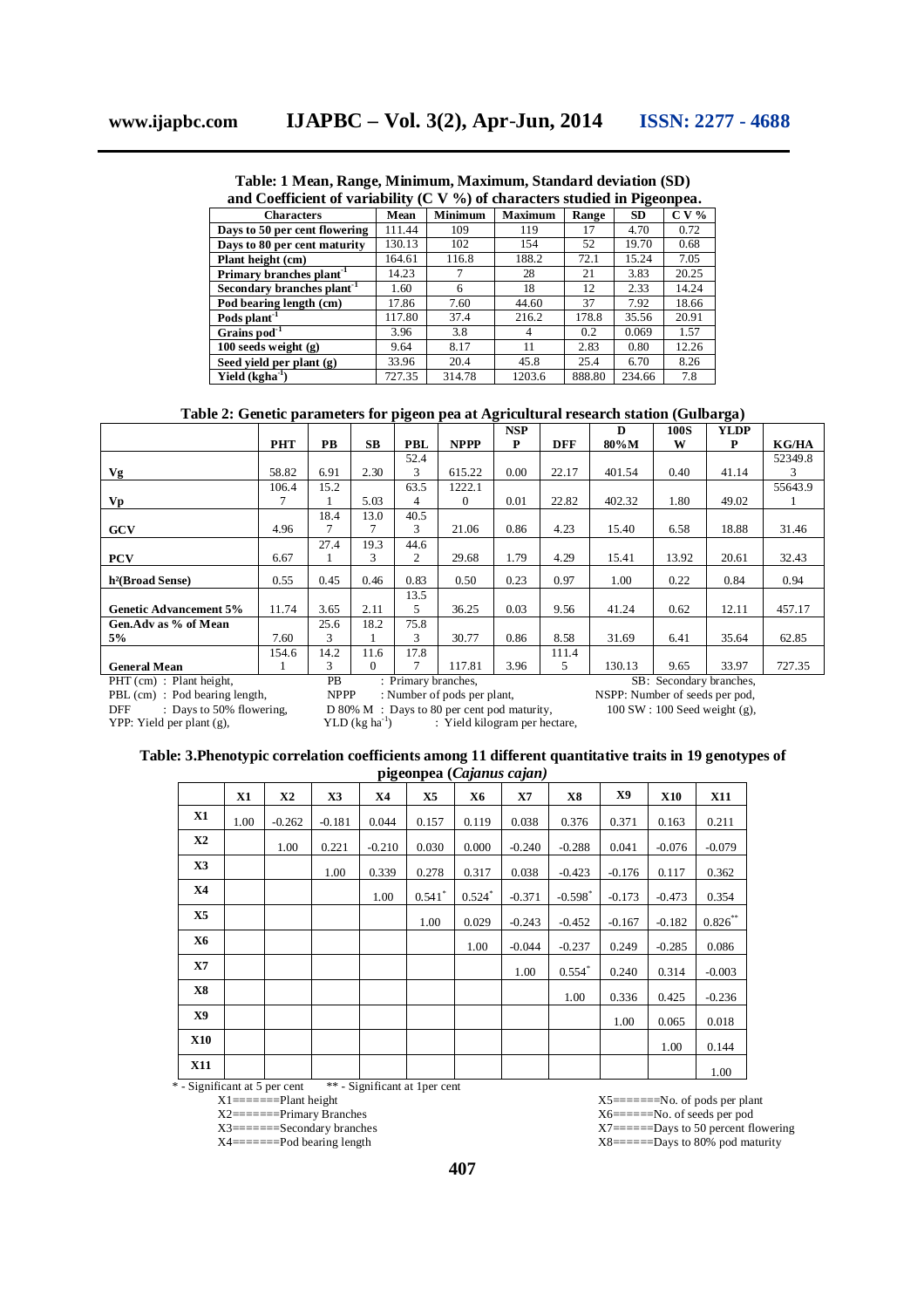

**Fig1: Clustering by toucher method.**

**Table 4. Per cent contribution of characters towards genetic diversity.**

| Si.No. | <b>Characters</b>            | Contribution % |
|--------|------------------------------|----------------|
|        | Yield (kgha <sup>-1</sup>    | 38.03          |
| 2      | Pods plant <sup>-1</sup>     | 14.11          |
| 3      | Days to 80 per cent maturity | 15.82          |
|        | Plant height (cm)            | 4.21           |
|        | Pod bearing length (cm)      | 22.8           |
|        | $100$ seeds weight $(g)$     |                |
|        | Days to 50 % flowering       | 5.03           |

### **REFERENCES**

- 1. Natarajan C, Thiyagarajan K. and Ayyamperumal A. Genetic variability, correlation and path analysis in pigeon pea. Madras Agricultural Journal1990; **77**(9):378– 381.
- 2. Kumar S, Dubey DK. (1996) Variability and correlation studies in grass pea (Lathyru sativus L.). FABIS Newsletter 38/39, 26-30.
- 3. Padi FK. Correlation and path analysis of yield and yield components in pigeon pea. PakistanJ. Biological Sciences 2003; 6(19): 1689-1694.
- 4. Veeraswamy R, Rangaswamy P, Fazlullah Khau AK and Muhammed Shereef. Heterosis in Cajanus cajan (L.) Millsp. Madras Agricultural J.,1973; 60: 1317-1319.
- 5. Kaveris, Biradar, PM. Salimath and RL. Ravikumar. Genetic Studies in Greengram and